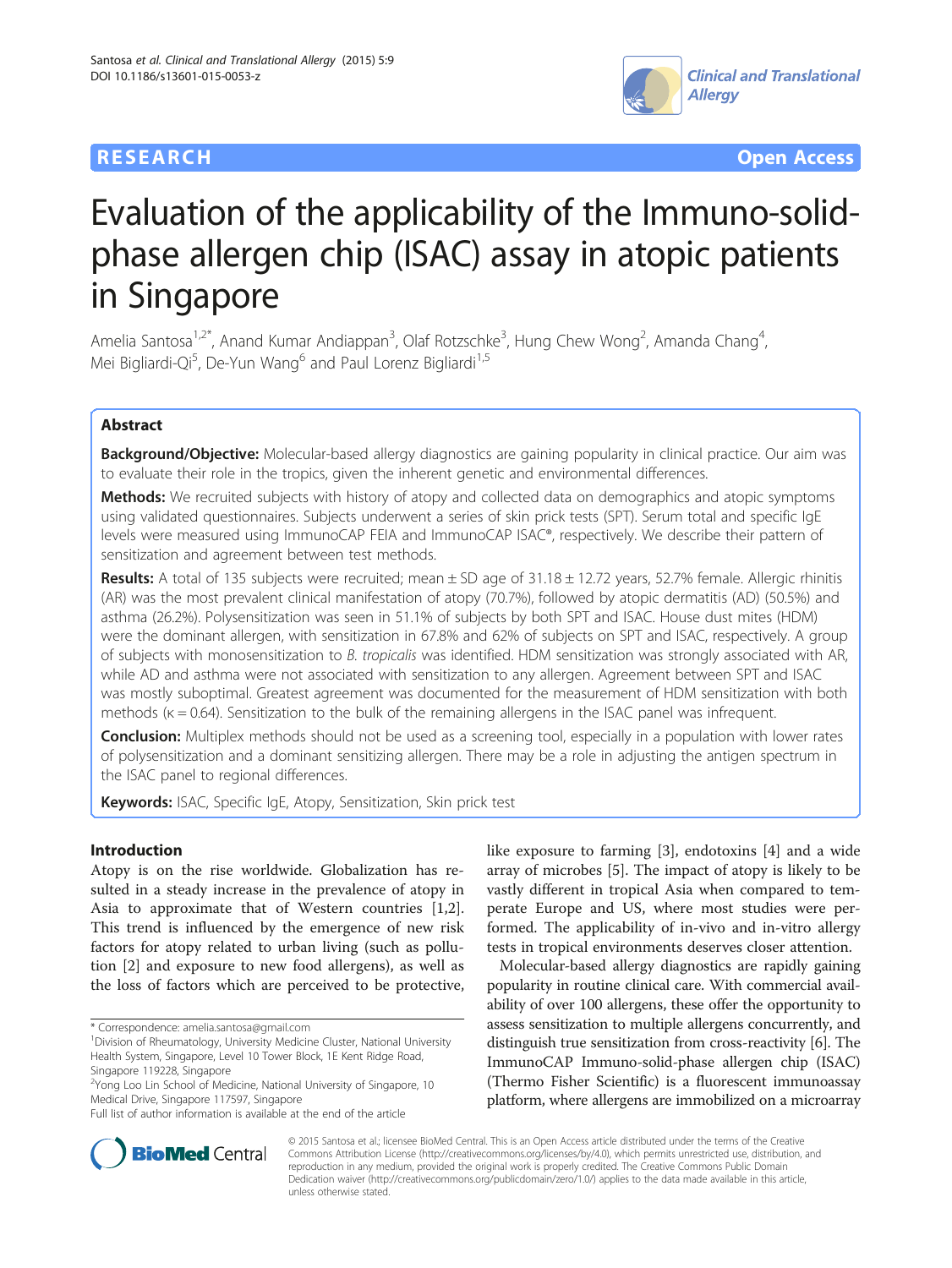chip to allow simultaneous measurement of specific IgE antibodies to 112 components from 51 allergen sources [[6\]](#page-8-0). Unlike the singleplex methods, ISAC gives only a semi-quantitative report of free, allergen specific IgE (sIgE) levels [\[7](#page-8-0)].

Studies of atopic patients in Asia documented a polysensitization rate of barely 30% [[8,9\]](#page-8-0). House dust mites (HDM) were found to dominate the sensitization profile of Singapore pediatric and adult populations [[10-12\]](#page-8-0). In comparison, European cohorts of atopic patients reported rates of polysensitization of up to 90% in their subjects [[13](#page-8-0)], where concurrent screening of a large number of allergens could be advantageous [[6\]](#page-8-0). The utility of multiplex platforms in populations with a more homogenous pattern of sensitization such as ours requires a closer cost-benefit analysis.

Our objectives were to: a) describe the pattern of sensitization in an atopic, symptomatic Singapore-Chinese adult patients with bronchial asthma, rhinitis and/or atopic dermatitis and identify possible new relevant allergens, b) compare the applicability of ISAC and skin prick test (SPT) in atopic patients and c) to evaluate the clinical utility of the ISAC multiplex assay in Asia, when compared to the traditional SPT.

#### Methods

#### Study population

Study subjects were Chinese patients seen for atopic symptoms (asthma, rhinoconjunctivitis and/or atopic dermatitis (AD)) at the internal medicine, allergy, dermatology or ENT (Ear, Nose, Throat) outpatient clinics at the National University Hospital, Singapore, who agreed to participate. Subjects were subjected to questionnaires, SPT and venipuncture. Additionally, we included data of healthy, non-atopic subjects from a locally conducted study which had previously obtained approval from the Institutional Review Board of the National University of Singapore (Singapore, IRB reference NUS 10–445) [[12](#page-8-0)]. These individuals did not have any symptoms of atopy. Their demographics, SPT data and total serum IgE levels had been collected previously. For the current study, aliquots of their stored sera were used for the ISAC test. Written informed consent was obtained from all subjects. The conduct of our study was approved by the local Institutional Review Board (NHG ROAM:2011/02188).

## **Terminology**

In this study, atopy was defined by the presence of atopic symptoms (such as asthma, rhinitis, conjuncitivis and/or AD) plus either a positive SPT to at least one allergen and/or elevated total IgE in the presence of at least one positive specific IgE. As the population resides in a tropical environment we studied the presence of occult parasitic infections to rule out their influence on

total serum IgE level through collaboration with the Swiss Tropical and Public Health Institute (Socinstrasse 57, P.O. Box, 4002 Basel, Switzerland). The presence of anti-parasite IgG against Trichinella sp, Toxocara sp, Echinococcus granulosus, Fasciola hepatica, Schistosoma sp, Filaria sp and Strongyloides sp was determined. Nonatopic controls were those who had none of the abovementioned symptoms and had negative SPTs as well as negative specific IgE to all tested allergens. Atopic symptoms were based on clinical observation and/or patients' history. A history of asthma was defined based on the European Community Respiratory Health Survey (ECRHS II) [\[14\]](#page-8-0). Allergic rhinitis (AR) was defined according to the Allergic Rhinitis and its Impact on Asthma (ARIA) document [\[15\]](#page-8-0) and AD was diagnosed based on the GA2LEN definition [[16](#page-8-0)].

#### Skin prick test

SPT were conducted by trained allergy nurses or physicians and evaluated by a certified allergologist. All pricks were done on the volar aspect of the subjects' forearm and read 15 minutes after application. We used histamine (1mg/ml) as our positive control, while physiological saline served as negative control (both from Allergopharma®). The SPT was considered to be positive if the wheal diameter was larger than 3mm. The SPT solutions used in our test panel were from Allergopharma® (A), Germany and Stallergenes® (S), France. They included: Alternaria tenuis (A), Cladosporium herbarum (A), Aspergillus fumigatus (A), Penicillium notatum (A), cockroach (A), grass mix (A, containing kentucky blue grass, meadow fescue, orchard grass, rye grass, timothy grass and velvet grass), tree mix I (A, containing alder, elm, hazel, poplar and willow) and II (A, containing birch, beech, oak and plane tree), grasses/cereals (A, containing grasses, barley, oat, rye and wheat), herbs (A, (containing Artemisia vulgaris, Urtica dioica, Taraxacum vulgare, Plantago lanceolata)), latex (A), Dermatophagoides farinae (A), Dermatophagoides pteronyssinus (A), Dermatophagoides farinae (S), Dermatophagoides pteronyssinus (S), Blomia tropicalis (S), dog (S), cat (S), prawn (S), curry (S), coffee (S), wheat (S), soya (S) and pork (S). HDM sensitization on SPT was measured using allergen extracts from Allergopharma<sup>®</sup> and Stallergenes<sup>®</sup> to ensure the reproducibility of HDM allergens from different suppliers.

#### Serum IgE

Total serum IgE levels were measured using Phadia® 100; results were reported in kIU/L and values above 25 kIU/L were considered to be elevated. Specific IgE levels were measured by ImmunoCAP ISAC®. Results were reported in ISAC Standardized Units (ISU) and categorized based on the manufacturer's cutoff levels (<0.3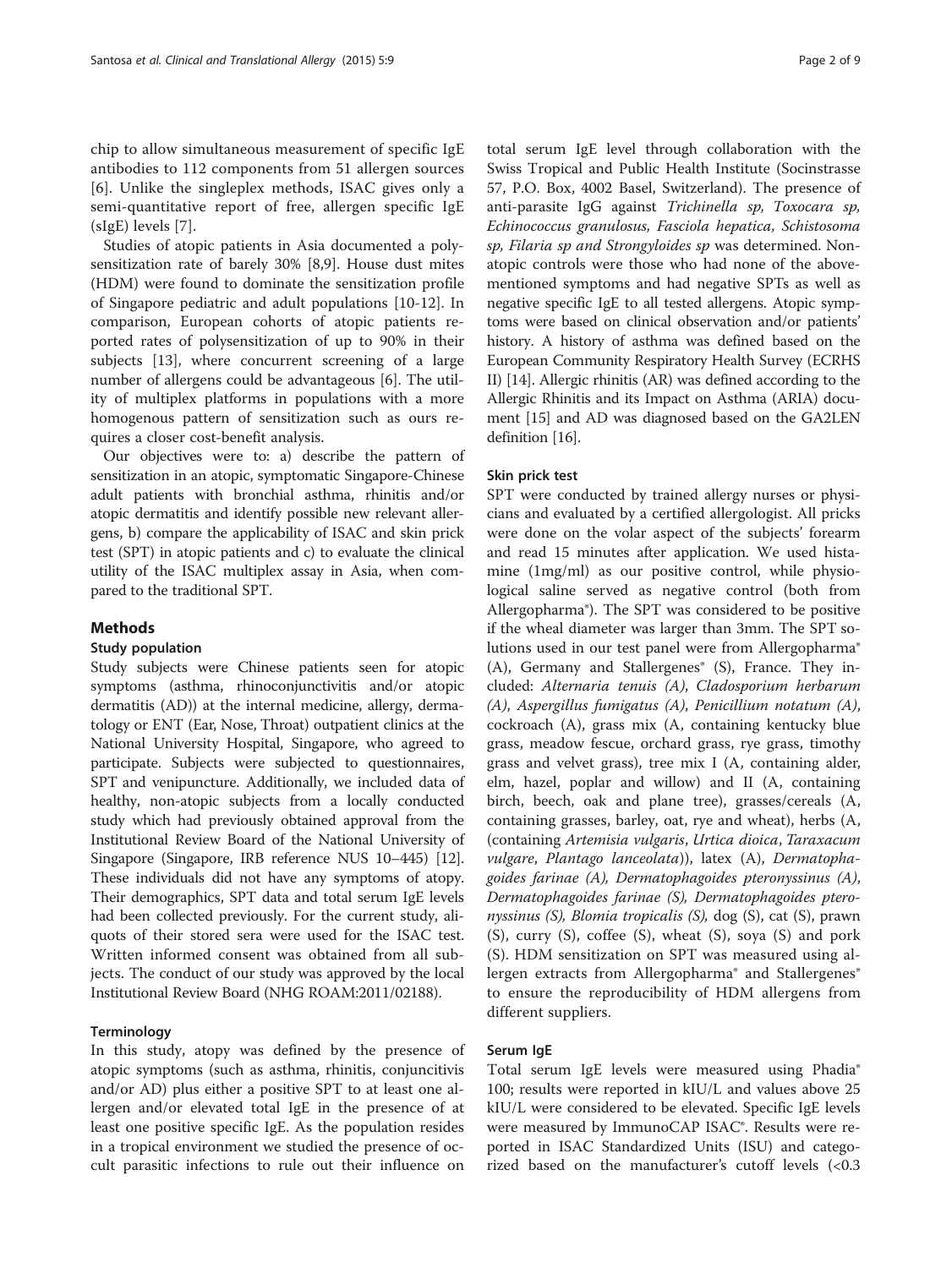ISU, undetectable or very low; 0.3-0.9 ISU, low; 1–14.9 ISU, moderate/high; ≥15 ISU, very high) [\[17](#page-8-0)]. Values above 1 ISU were considered positive. In addition, we measured specific IgE by ImmunoCAP to tropomyosin (rDer p 10, Thermo Fisher Scientific) to confirm tropomyosin (Der p 10) results obtained by ISAC.

#### Statistical analysis

All the statistical analyses were performed using IBM SPSS Statistics version 21 (SPSS Inc., Chicago, IL, USA). Descriptive statistics were used with median, minimum and maximum values to describe continuous variables; absolute number and percentage were reported for categorical variables. Logistic regression was performed to determine the association between sensitization and atopy status. Agreement was measured between allergens in the SPT and ISAC panels. Each allergenic source on the SPT was compared against the composite of the allergenic molecules within the ISAC panel that belong to the corresponding allergenic source, as well as to the individual allergenic molecules from the corresponding allergenic source. Cohen's kappa statistics was used as a measure of agreement. The strength of agreement was as follows: Kappa < 0 was poor, 0–0.2 was slight, 0.21 to 0.4 was fair, 0.41-0.6 was moderate, 0.61-0.8 was good and 0.81-1 was excellent [\[18\]](#page-8-0). Statistical significance was set at p < 0.05.

#### Results

ISAC was performed on 87 subjects. We report demographic and symptoms data for all recruited subjects ( $n =$ 135); statistics for analysis of agreement and association with atopic symptoms was performed on subjects with ISAC data  $(n = 87)$ .

Of all recruited subjects, 71 (52.7%) were female with a mean age of  $31.18 \pm 12.72$  years. The majority of subjects were born in Singapore (85.7%). AR was the most prevalent clinical manifestation of atopy, affecting 82/ 116 (70.7%) of subjects, followed by AD (49/97, 50.5%) and asthma (34/130, 26.2%) (Table 1). The mean total serum IgE was 133.83 ± 172.13 kIU/L (range 2–1018 kIU/L). Median total serum IgE was significantly higher in atopics (vs non-atopics) (85.80 kIU/L vs 17.60 kIU/L,  $p = 0.001$ ), sensitized (*vs* non-sensitized) individuals  $(186.84 \text{ kIU/L } vs \text{ 55.36 } \text{klU/L }, \text{ p} = 0.004)$ , HDM sensitized (vs non-HDM sensitized) individuals (193.24 kIU/L  $vs$  55.95 kIU/L,  $p = 0.005$ ) and in those with ( $vs$  without) AR (110.50 kIU/L vs 35.20 kIU/L, p = 0.006). Levels did not differ between subjects with/without asthma and AD. Polysensitization was seen in 51.1% (68/134) of subjects by both SPT and ISAC.

In 87 subjects with ISAC data, further analysis was conducted. 59 (67.8%) were sensitized to HDM on SPT. Subjects with no HDM sensitization were less likely to

## Table 1 Baseline characteristics

| Subject characteristics     | (n=135 unless otherwise specified) |
|-----------------------------|------------------------------------|
| Gender ( $n = 131$ )        |                                    |
| Male                        | 47.3%                              |
| Female                      | 52.7%                              |
| Age $(n = 131)$             | $31.18 \pm 12.72$ years            |
| Atopic status ( $n = 134$ ) |                                    |
| Atopic                      | 92.6%                              |
| - Polysensitized            | 51.1%                              |
| - Monosensitized            | 17.2%                              |
| Non-atopic                  | 7.4%                               |
| Atopic symptoms             |                                    |
| Allergic rhinitis           | (82/116) 70.7%                     |
| Asthma                      | (34/130) 26.2%                     |
| Fczema                      | (49/97) 50.5%                      |
| Number of atopic symptoms   |                                    |
| One                         | 38.5%                              |
| Two                         | 43.6%                              |
| Three                       | 11.5%                              |

be sensitized to any of the other allergens (OR (95%CI) 0.06 (0.01-0.15), p < 0.005) (data not shown). Monosensitization to HDM was present in 15 (17.2%). The majority (50.1%) had concurrent sensitization to a variety of other allergens in addition to HDM, while 25 (28.7%) did not have measureable sensitization to any allergen. Among individuals with HDM sensitization, one subject each was solely sensitized to B. tropicalis and D. farinae. Concurrent sensitization to all HDM species was seen in 49 (56.3%). In comparison, ISAC reported a lower proportion of HDM sensitized individuals  $(n = 54, 62\%)$ , but found that among them seven subjects (8%) had singlespecies sensitization to *B. tropicalis*, while none were solely sensitized to *D. farinae* or *D. pteronyssinus*. 34 (39.1%) were sensitized to all HDM species (Figure [1](#page-3-0)). While SPT reported that HDM sensitization was most frequently to D. farinae, ISAC found B. tropicalis to be the dominant HDM allergen.

HDM sensitization was significantly associated with AR on both SPT and ISAC. The odds ratio of AR in a subject sensitized to HDM on SPT was 10.92 (95% confidence interval 1.054–113.357, p = 0.044). On ISAC, every subject with sensitization to HDM had AR ( $p =$ 0.024). Sensitization was more frequently seen against HDM group 2 allergens. Agreement with SPT was numerically better with group 2 allergens (compared to group 1 mite allergens) (Table [2\)](#page-3-0), and their association with AR symptoms was slightly stronger (OR(95%CI) 4.82 (1.88 to 12.34), p = 0.001 for AR in subjects sensitized to Der p 1 vs OR (95% CI) 8.08 (2.61 to 25.02), p <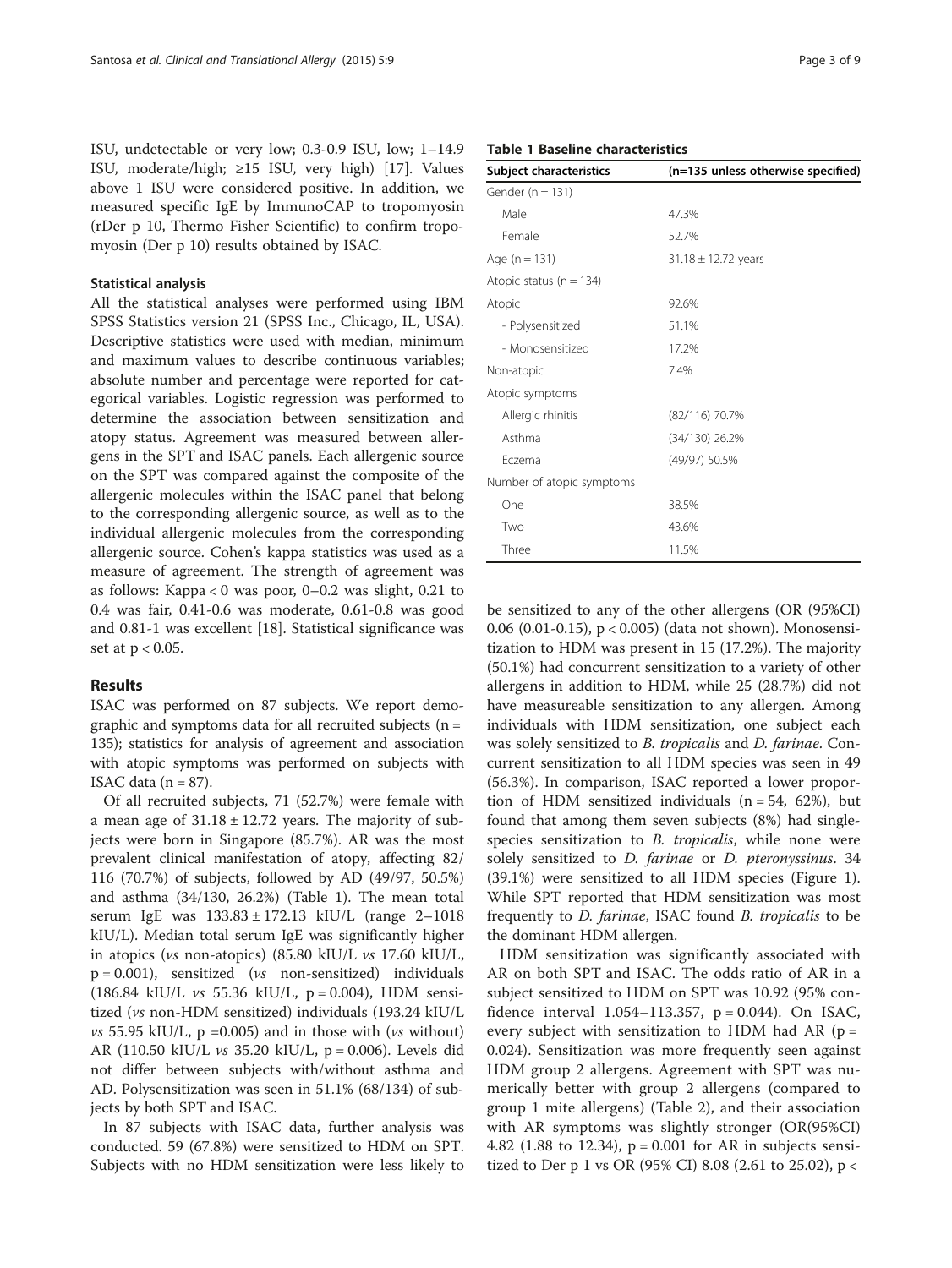<span id="page-3-0"></span>

0.001 for Der p 2 sensitized subjects; OR(95%CI) 5.33  $(2.08 \text{ to } 13.66)$ , p < 0.001 for AR in subjects sensitized to Der f 1 vs OR (95% CI) 6.90 (2.43 to 19.61), p < 0.001 for Der f 2 sensitized subjects). We did not find any significant association between sensitization to any particular allergen with asthma or AD.

The agreement between HDM SPT extracts from Allergopharma<sup>®</sup> and Stallergenes<sup>®</sup> was good ( $\kappa = 0.76$ , 95% CI 0.62-0.90). The overall agreement for HDM

| Table 2 Agreement between skin prick test (SPT) and |  |  |  |
|-----------------------------------------------------|--|--|--|
| <b>ISAC for house dust mites</b>                    |  |  |  |

| <b>SPT Allergen</b>              | <b>ISAC allergen</b> | Agreement Kappa<br>(95%CI) | p       |
|----------------------------------|----------------------|----------------------------|---------|
|                                  | Der f 1              | $0.46(0.30-0.63)$          | < 0.001 |
| Dermatophagoides farinae Der f 2 |                      | $0.55(0.39-0.71)$          | < 0.001 |
|                                  | Der f (total)        | $0.63$ $(0.46 - 0.79)$     | < 0.001 |
|                                  | Der p 1              | $0.43(0.26 - 0.59)$        | < 0.001 |
| Dermatophagoides                 | Der p 2              | $0.49(0.33 - 0.65)$        | < 0.001 |
| pteronyssinus                    | Der p 10             | $0.04 (-0.05 - 0.08)$      | 0.186   |
|                                  | Der p (total)        | $0.56$ (0.40-0.73)         | < 0.001 |
| Blomia tropicalis                | Blo t 5              | $0.60(0.44 - 0.77)$        | < 0.001 |

Please refer to Additional file [1:](#page-7-0) Table S1 for the remaining allergens.

sensitization between SPT and ISAC was fair ( $\kappa = 0.57$ , 95%CI 0.40-74, p < 0.001), where agreement was greatest for D. farinae (κ = 0.63, 95% CI 0.46-0.79, p < 0.001). D. pteronyssinus and B. tropicalis followed with moderate levels of agreement (κ of 0.56 and 0.60, respectively) (Table 2).

Sensitization to allergens other than HDM was less frequent on both SPT and ISAC (Tables 3 and [4\)](#page-4-0). The majority of subjects had owned a pet at some point of their lives (59.1%), most often dogs, rodents, birds and cats. However, pet ownership was not associated with measurable sensitization to the respective animals (both on skin prick and ISAC), regardless of whether pet ownership was current (ongoing exposure) or in the past. ISAC did not identify additional allergens which could be locally important from the large range of allergens included in their panel. The level of agreement between ISAC and SPT for allergens other than HDM was slight, or at most fair (Additional file [1:](#page-7-0) Table S1). Sensitization to HDM tropomyosin (Der p 10) was seen in 6.7% subjects by ISAC and in 5 (8.3% of 60 subjects) who had tropomyosin measurement by ImmunoCAP. There was moderate agreement between serum specific IgE against tropomyosin (Der p 10) by ImmunoCAP and ISAC (κ =

Table 3 Frequency of sensitization to the various allergens included in the skin prick test (SPT) panel

| Allergen                       | $SPT + (%)$ |
|--------------------------------|-------------|
| Alternaria tenuis              | 2.3         |
| Cladosporium herbarum          | 2.3         |
| Aspergillus fumigatus          | 2.3         |
| Penicillium notatum            | 4.6         |
| Dermatophagoides farinae       | 64.4        |
| Dermatophagoides pteronyssinus | 51.2        |
| Blomia tropicalis              | 51.2        |
| Cockroach                      | 31          |
| Grass mix                      | 16.1        |
| Cereals                        | 10.3        |
| Herbs                          | 6.9         |
| Tree mix I and II              | 12.6        |
| Latex                          | 4.6         |
| Dog                            | 28.7        |
| Cat                            | 21.8        |
| Prawn                          | 14.3        |
| Curry                          | 2.4         |
| Coffee                         | 2.4         |
| Wheat                          | 4.8         |
| Soya                           | $\mathbf 0$ |
| Pork                           | $\mathbf 0$ |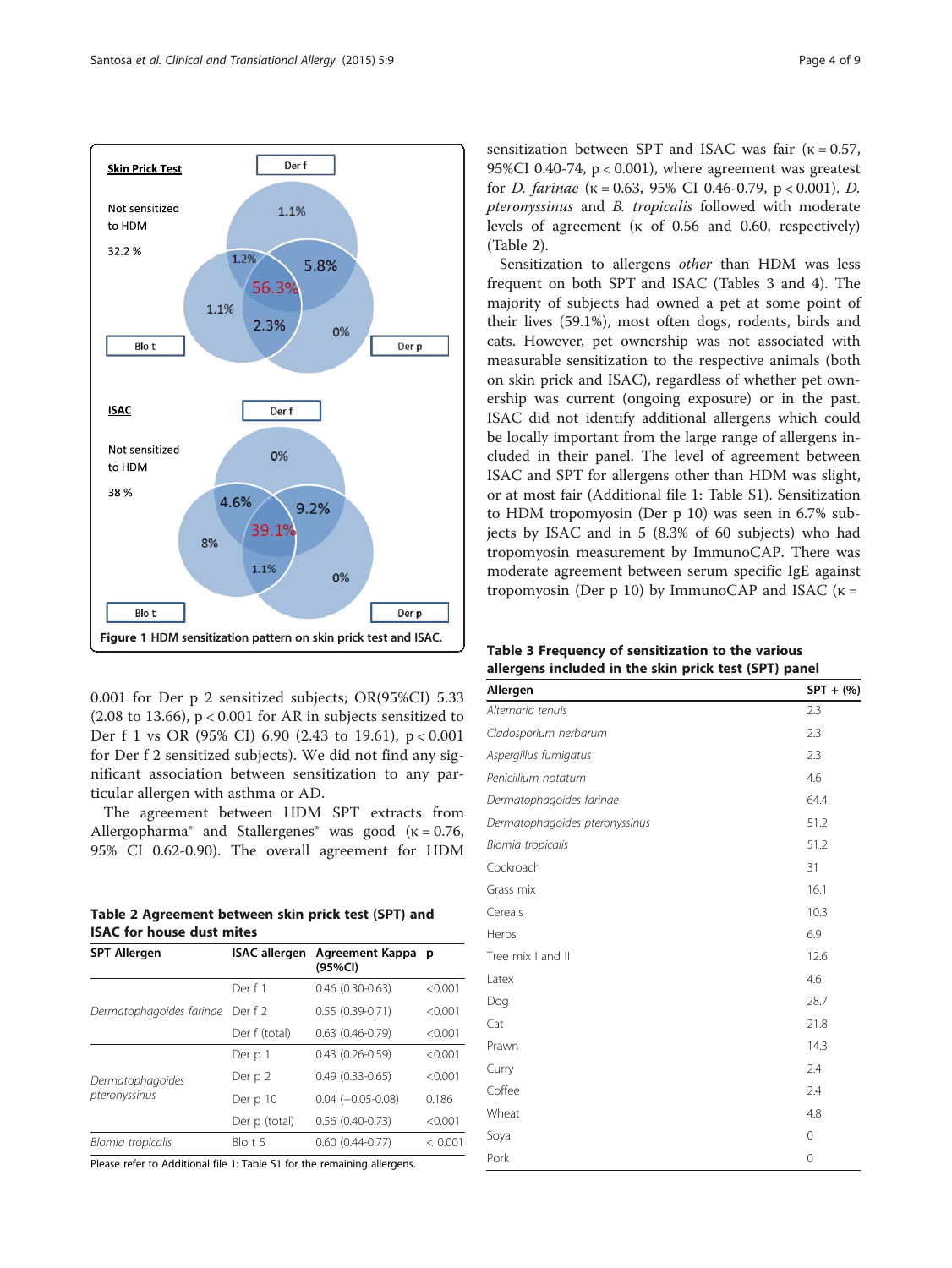| Allergen group | Allergen     | Allergenic molecule | Very high (%)       | Moderate/high (%)   | Low $(\%)$          | Negative (%) |
|----------------|--------------|---------------------|---------------------|---------------------|---------------------|--------------|
|                |              | Gal d 1             | $\circ$             | $\circ$             | 0                   | 100          |
|                | Egg white    | Gal d 2             | 0                   | $\mathbf 0$         | $\mathbf 0$         | 100          |
| Egg            |              | Gal d 3             | 0                   | $\mathbf 0$         | 2.2                 | 97.8         |
|                | Egg yolk     | Gal d 5             | 0                   | 0                   | 0                   | 100          |
|                |              | Bos d 4             | 0                   | $\mathbf 0$         | 0.7                 | 99.3         |
| Milk           | Cow's Milk   | Bos d 5             | 0                   | 0                   | 0                   | 100          |
|                |              | Bos d 8             | 0                   | $\mathbf 0$         | 0                   | 100          |
|                |              | Bos d lactoferin    | 0                   | $\mathbf 0$         | $\circ$             | 100          |
| Fish           | Cod          | Gad c 1             | 0                   | $\mathbf 0$         | $\mathbf 0$         | 100          |
|                |              | Pen m 2             | 0                   | 1.5                 | 0                   | 98.5         |
| Shrimp         | Shrimp       | Pen m 4             | 0                   | $\mathbb O$         | $\circ$             | 100          |
|                | Cashewnut    | Ana o 2             | 0                   | $\mathbf 0$         | 0.7                 | 99.3         |
|                | Brazil Nut   | Ber e 1             | 0                   | 0                   | 0                   | 100          |
|                | Hazelnut     | Cor a 9             | 0                   | 0                   | $\circ$             | 100          |
| Nuts & seeds   |              | Jug r 1             | 0                   | $\mathbf 0$         | $\mathbf 0$         | 100          |
|                | Walnut       | Jug r 2             | 0                   | 0                   | 1.5                 | 98.5         |
|                | Sesame       | Ses i 1             | 0                   | 0                   | $\mathsf{O}\xspace$ | 100          |
|                |              | Ara h 1             | 0.7                 | 0                   | 0.7                 | 98.5         |
|                |              | Ara h 2             | 0                   | 0                   | 0                   | 100          |
|                | Peanut       | Ara h 3             | 0                   | $\mathbf 0$         | $\circ$             | 100          |
| Legume         |              | Ara h 6             | 0                   | $\mathbb O$         | 0                   | 100          |
|                | Soy          | Gly m 5             | 0                   | 0                   | 0                   | 100          |
|                |              | Gly m 6             | 0                   | 0                   | 0.7                 | 100          |
|                | Buckwheat    | Fag e 2             | 0                   | $\mathbb O$         | $\mathsf{O}\xspace$ | 100          |
|                |              | Tri a 14            | 0                   | 0                   | $\mathbf 0$         | 100          |
| Cereals        | Wheat        | Tri a 19.0101       | 0                   | 0                   | $\circ$             | 100          |
|                |              | Tri a aA_TI         | 0                   | $\mathbb O$         | 0                   | 100          |
|                |              | Act d 1             | 0                   | 0                   | 0.7                 | 99.3         |
| Fruit          | Kiwi         | Act d 5             | 0                   | 0                   | 0                   | 100          |
|                | Birch        | Bet v 4             | 0                   | 0                   | $\mathbf 0$         | 100          |
| Polcalcin      | Timothy      | Phl p 7             | 0                   | $\mathbf{0}$        | $\mathbf 0$         | 100          |
|                | Bermuda      | Cyn d 1             | $\mathbf 0$         | $1.5\,$             | 6                   | 92.5         |
|                |              | Phl p 1             | 0.7                 | 2.2                 | 0.7                 | 96.3         |
|                |              | Phl p 2             | $\mathsf{O}\xspace$ | $0.7\,$             | 0                   | 99.3         |
| Grass pollen   |              | Phl p 4             | 0                   | $\mathsf{O}\xspace$ | 4.5                 | 95.5         |
|                | Timothy      | Phl p 5             | 0.7                 | 1.5                 | $\mathsf{O}\xspace$ | 97.8         |
|                |              | Phl p 6             | 0                   | 0.7                 | 1.5                 | 97.8         |
|                |              | Phl p 11            | $\circ$             | $\mathbb O$         | 2.2                 | 97.8         |
|                | Alder        | Aln g 1             | 0                   | $\mathbf 0$         | 0.7                 | 99.3         |
|                | Cedar        | Cry j 1             | $\mathbf 0$         | $\mathbb O$         | 1.5                 | 98.5         |
|                | Cypress      | Cup a 1             | $\circ$             | $\circ$             | 3                   | 97           |
| Tree pollen    |              | Ole e 1             | 0                   | $\mathbf 0$         | $\mathbf 0$         | 100          |
|                | Olive Pollen | Ole e 9             | $\mathsf{O}\xspace$ | $\mathbb O$         | $\mathbf 0$         | 100          |
|                | Plane Tree   | Pla a 1             | $\circ$             | $\mathsf{O}\xspace$ | $\mathbf 0$         | 100          |

## <span id="page-4-0"></span>Table 4 Proportion of sensitized subjects measured through the ISAC panel of 112 allergenic molecules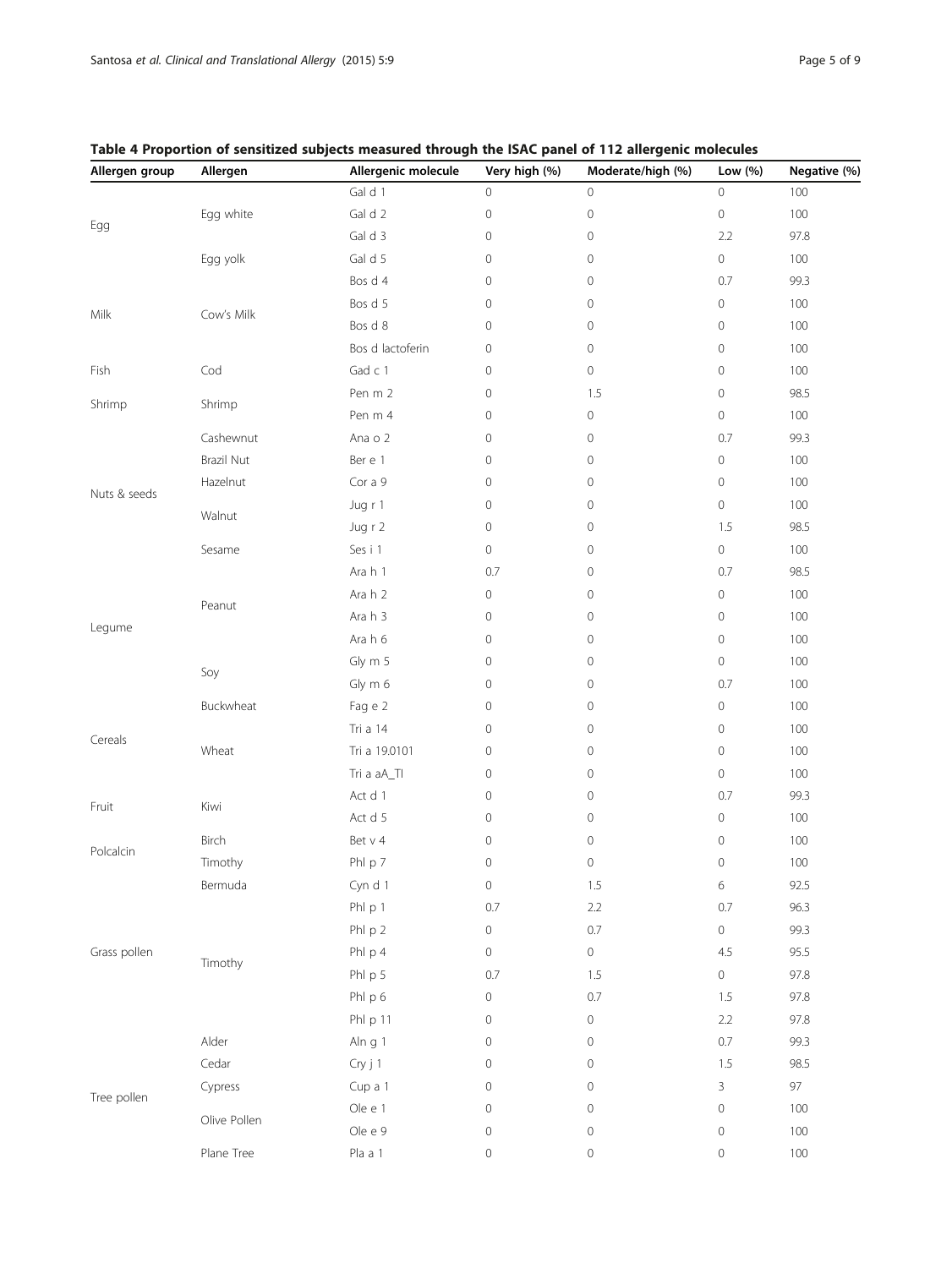|               |                          | Pla a 2    | $\circ$             | $\mathbf 0$         | 1.5                 | 98.5 |
|---------------|--------------------------|------------|---------------------|---------------------|---------------------|------|
|               | Ragweed                  | Amb a 1    | $\mathbb O$         | $\mathsf{O}\xspace$ | $\mathbf 0$         | 100  |
|               | Mugwort                  | Art v 1    | $\mathbf 0$         | 0                   | $\circ$             | 100  |
|               | Goosefoot                | Che a 1    | $\mathsf{O}\xspace$ | 0.7                 | 0.7                 | 98.5 |
| Weed pollen   | Wall pellitory           | Par j 2    | 0                   | 0                   | 1,5                 | 98.5 |
|               | Plantain                 | $Pla$   1  | $\mathsf{O}\xspace$ | 0                   | 0.7                 | 99.3 |
|               | Saltwort                 | Sal k 1    | $\mathsf{O}\xspace$ | $\mathsf{O}\xspace$ | $\mathsf{O}\xspace$ | 100  |
|               |                          | Fel d 1    | 1.5                 | 5.2                 | $\mathsf{O}\xspace$ | 93.3 |
|               | Cat                      | Fel d 4    | $\circ$             | 2.2                 | 0.7                 | 97   |
|               |                          | Can f 1    | 1.5                 | 2.2                 | 0.7                 | 95.5 |
| Animals       | Dog                      | Can f 2    | 0.7                 | 0                   | $\mathsf{O}\xspace$ | 99.3 |
|               |                          | Can f 5    | 0                   | 1.5                 | 0.7                 | 97.8 |
|               | Horse                    | Equ c 1    | 0                   | 0.7                 | 0.7                 | 98.5 |
|               | Mouse                    | Mus m 1    | 0                   | 1.5                 | 0                   | 98.5 |
|               |                          | Alt a 1    | $\mathbf 0$         | 0.7                 | $\circ$             | 99.3 |
|               | Alternaria               | Alt a 6    | $\mathbf 0$         | $\mathsf{O}\xspace$ | 0.7                 | 99.3 |
| Mould         |                          | Asp f 1    | 0                   | $\mathsf{O}\xspace$ | $\mathsf{O}\xspace$ | 100  |
|               | Aspergillus              | Asp f 3    | 0                   | 0.7                 | $\circ$             | 99.3 |
|               |                          | Asp f 6    | 1.5                 | 0.7                 | 0.7                 | 97   |
|               | Cladosporium             | Cla h 8    | 0                   | $\mathsf{O}\xspace$ | $\mathsf{O}\xspace$ | 100  |
|               | Blomia tropicalis        | Blo t 5    | 12.7                | 39.6                | 3.7                 | $44$ |
|               |                          | Der f 1    | 3                   | 33.6                | $\mathcal{G}$       | 54.5 |
| Mite          | D. farinae               | Der f 2    | 17.9                | 20.9                | 2.2                 | 59   |
|               |                          | Der p 1    | 6.7                 | 29.1                | 6.7                 | 57.5 |
|               | D. pteronyssinus         | Der p 2    | 11.9                | 23.1                | 3.7                 | 64.9 |
|               | Lepidoglyphus destructor | Lep d 2    | 3.7                 | 17.2                | 8.2                 | 70.9 |
|               |                          | Bla g 1    | 0                   | 0                   | $\circ$             | 100  |
| Insects       | Cockroach                | Bla g 2    | 0                   | 0                   | $\circ$             | 100  |
|               |                          | Bla g 5    | 0                   | $\mathbf 0$         | $\circ$             | 100  |
|               | Bee                      | Api m 1    | 0                   | 0                   | 1.5                 | 98.5 |
|               |                          | Api m 4    | $\mathbf 0$         | 0                   | 0.7                 | 99.3 |
| Venom         | Paper wasp               | Pol d 5    | $\mathbf 0$         | 0.7                 | $2.2\,$             | 97   |
|               | Common wasp              | Ves v 5    | $\mathbf 0$         | 0.7                 | 1.5                 | 98.8 |
| Parasites     | Anisakis sp.             | Ani s 1    | $\mathbf 0$         | 0                   | $\mathbf 0$         | 100  |
|               |                          | Hev b 1    | 0                   | $0.7\,$             | 0                   | 99.3 |
|               |                          | Hev b 3    | 0                   | 0.7                 | 0                   | 99.3 |
| Latex         | Latex                    | Hev b 5    | 0                   | $\mathsf{O}\xspace$ | 0                   | 100  |
|               |                          | Hev b 6.01 | 0                   | $\mathsf{O}\xspace$ | 0.7                 | 99.3 |
|               | Anisakis sp.             | Ani s 3    | 0                   | 0.7                 | 1.5                 | 97.8 |
|               | Cockroach                | Bla g 7    | $\mathbf 0$         | $\mathsf{O}\xspace$ | 1.5                 | 98.5 |
| Tropomyosin   | Mite                     | Der p 10   | 0                   | 3                   | 3.7                 | 93.3 |
|               | Shrimp                   | Pen m 1    | 0                   | 0                   | 0                   | 100  |
|               | Cow                      | Bos d 6    | $\mathbf 0$         | $\mathsf{O}\xspace$ | 0                   | 100  |
| Serum albumin | Dog                      | Can f 3    | 0                   | 0.7                 | 0                   | 99.3 |
|               | Horse                    | Equ c 3    | $\mathsf{O}\xspace$ | 0                   | $\mathbf 0$         | 100  |

## Table 4 Proportion of sensitized subjects measured through the ISAC panel of 112 allergenic molecules (Continued)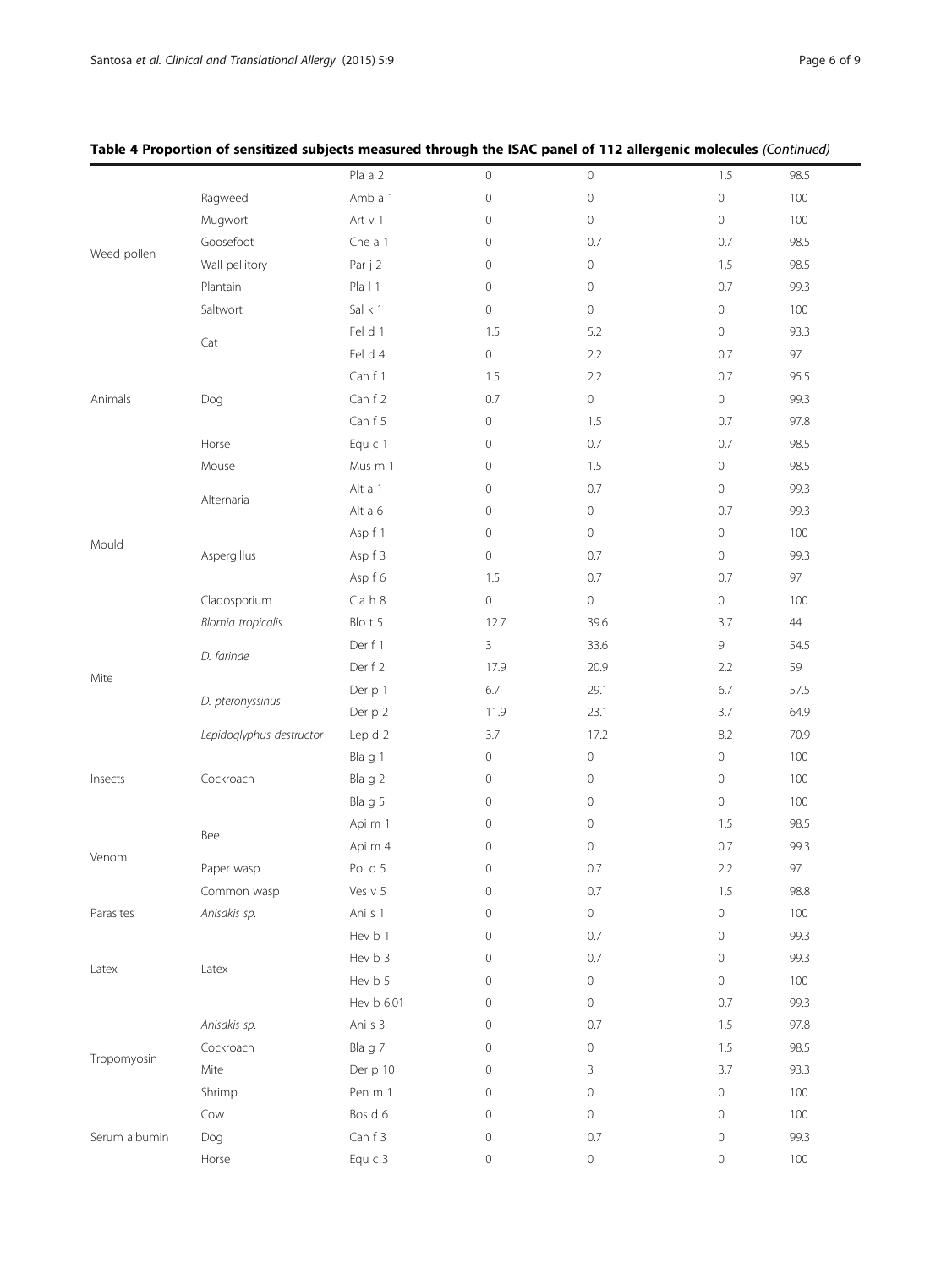|                | Cat          | Fel d 2           | $\circledcirc$ | $\circ$      | $\mathbf 0$    | 100  |
|----------------|--------------|-------------------|----------------|--------------|----------------|------|
|                | Peanut       | Ara h 9           | $\mathbf 0$    | $\mathbb O$  | $\mathbf 0$    | 100  |
|                | Hazelnut     | Cor a 8           | $\overline{0}$ | $\mathbf{0}$ | $\overline{0}$ | 100  |
|                | Walnut       | Jug r 3           | $\mathbf 0$    | 0.7          | $\overline{0}$ | 99.3 |
| nsLTP          | Peach        | Pru p 3           | $\mathbf 0$    | $\mathbb O$  | 0              | 100  |
|                | Mugwort      | Art v 3           | $\mathbf 0$    | $\mathbb O$  | $\mathbf 0$    | 100  |
|                | Olive pollen | Ole e 7           | $\mathbf 0$    | $\mathbb O$  | $\overline{0}$ | 100  |
|                | Plane tree   | Pla a 3           | $\circ$        | $\mathbf{O}$ | $\overline{0}$ | 100  |
|                | <b>Birch</b> | Bet v 1           | 0.7            | 0.7          | $\mathbf 0$    | 98.5 |
|                | Hazel pollen | Cor a 1.0101      | $\circ$        | 0.7          | 0.7            | 98.5 |
|                | Hazelnut     | Cor a 1.0401      | $\mathbf 0$    | 0.7          | 0.7            | 98.5 |
|                | Apple        | Mal d 1           | $\overline{0}$ | $\circ$      | 0.7            | 99.3 |
| PR-10 proteins | Peach        | Pru p 1           | $\overline{0}$ | $\mathbf{0}$ | $\circ$        | 100  |
|                | Soybean      | Gly m 4           | $\mathbf 0$    | $\mathbf 0$  | $\mathbf 0$    | 100  |
|                | Peanut       | Ara h 8           | $\mathbf 0$    | $\mathbf 0$  | $\overline{0}$ | 100  |
|                | Kiwi         | Act d 8           | $\mathbf 0$    | $\circ$      | $\overline{0}$ | 100  |
|                | Celery       | Api g 1           | $\mathbf 0$    | $\mathbf 0$  | 0              | 100  |
| <b>TLP</b>     | Kiwi         | Act d 2           | $\mathbf 0$    | $\circ$      | $\circ$        | 100  |
|                | <b>Birch</b> | Bet v 2           | $\mathbf 0$    | $\circ$      | 0.7            | 99.3 |
| Profilin       | Latex        | Hev b 8           | $\mathbf 0$    | 0.7          | 2.2            | 97   |
|                | Mercury      | Mer a 1           | $\mathbf 0$    | 0.7          | 1.5            | 97.8 |
|                | Timothy      | Phl p 12          | $\overline{0}$ | $\mathbf 0$  | 0.7            | 99.3 |
| <b>CCD</b>     | Bromelain    | MUXF <sub>3</sub> | $\mathbf 0$    | 0.7          | 0.7            | 98.5 |

| Table 4 Proportion of sensitized subjects measured through the ISAC panel of 112 allergenic molecules (Continued, |  |  |  |  |
|-------------------------------------------------------------------------------------------------------------------|--|--|--|--|
|-------------------------------------------------------------------------------------------------------------------|--|--|--|--|

≥15 ISU, very high ; 1–14.9 ISU, moderate/high; 0.3-0.9 ISU, low; <0.3 ISU negative.

0.55, 95%CI 0.11-0.99, p < 0.001). Tropomyosin levels were significantly higher in subjects who were sensitized to HDM and cockroach, but not in those sensitized to shrimp.

Only one subject out of 60 for whom serum tests for parasite IgG were conducted had definite immunologic reactivity to parasite antigen (*Toxocara sp*) (results not shown). The subject was atopic with measurable sensitization to a variety of other tested allergens. The subject's total serum IgE level was comparable to the other atopic individuals.

## **Discussion**

## Pattern of sensitization

The number of polysensitized individuals in our cohort is lower compared to Western populations [\[13](#page-8-0)] and slightly higher than in previously conducted Asian studies [\[8,9](#page-8-0)]. This is possibly due to the inclusion of a large range of allergens and because we targeted an adult, symptomatic population.

As shown in previous publications [[10,12](#page-8-0)], HDM is the dominant allergen in Singapore. Expectedly, cosensitization with *D. farinae* and *D. pteronyssinus* was frequent, consistent with evidence of significant homology between the two allergens [\[19](#page-8-0)]. The lower degree of structural similarity between B. tropicalis and the Dermatophagoides translated to less frequent cosensitization between them [\[20](#page-8-0)]. It is noteworthy that a group of symptomatic individuals was monosensitized to B. tropicalis with both methods (1.1% SPT vs 8% ISAC). Such information is pertinent in patients planned for specific immunotherapy, since commercially available HDM immunotherapy kits are largely targeted against D. farinae and D. pteronyssinus antigens. Immunotherapy kits may need to be individualized to the patients' sensitization profile.

Only sensitization to HDM was associated with AR. No allergen was independently associated with asthma or AD, although this could be due to the smaller number of patients in each of these groups. Interestingly, although HDM sensitization on ISAC was documented less frequently than on SPT, it predicted AR in all subjects it identified, suggesting perhaps that while SPT has better sensitivity, ISAC may be more specific for clinical symptoms. We detected occasional sensitization to a variety of other allergens but none were associated with symptoms of atopy. Therefore, in a population with a well-defined dominant allergen, routine clinical screening with a multiplex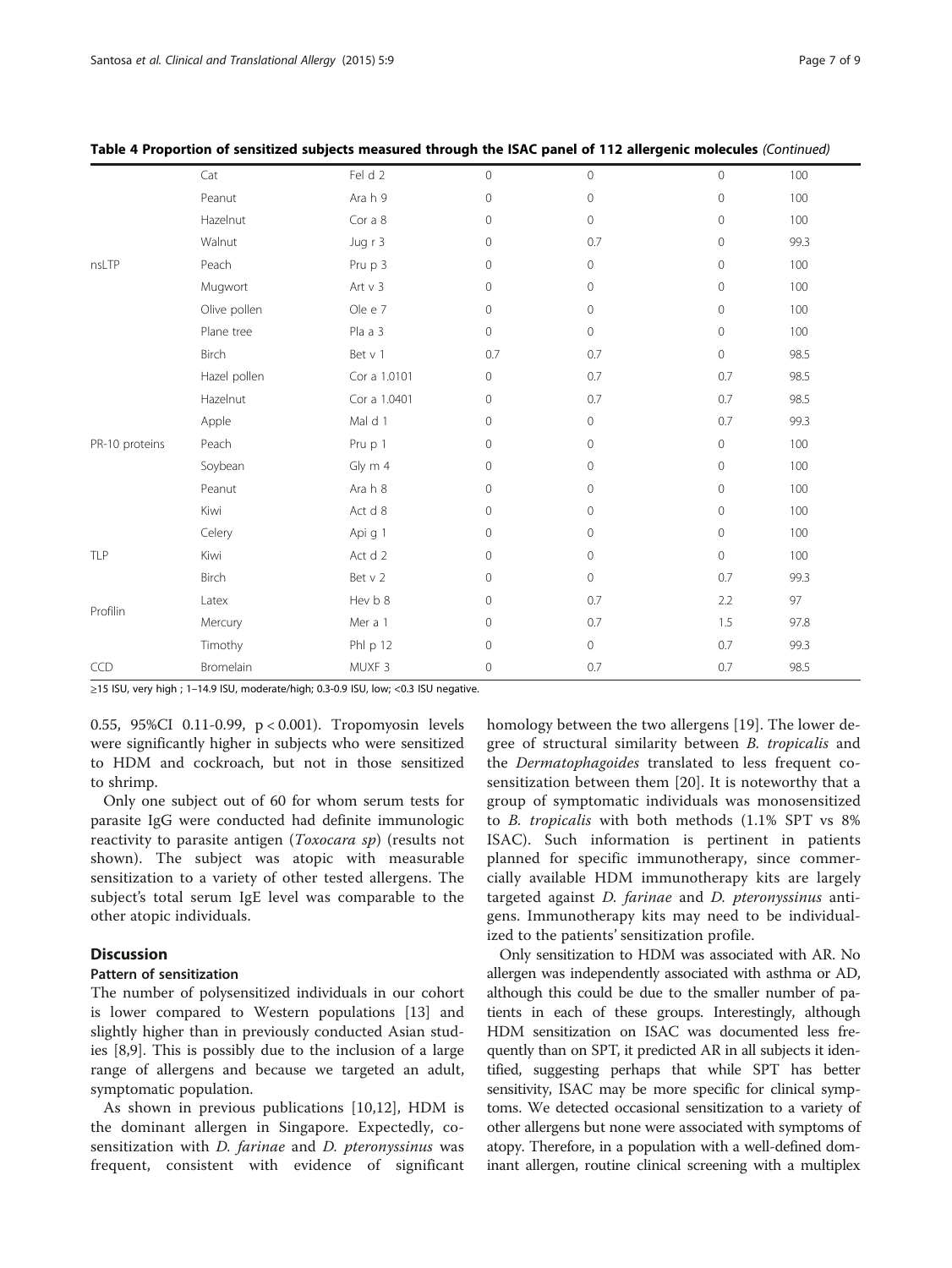<span id="page-7-0"></span>assay is not likely to value-add to a patient's management and may in fact introduce the danger of erroneous avoidance of multiple allergens. Careful interpretation of the data in the context of each patient's clinical presentation in warranted.

Shellfish allergies are up to seven times more prevalent in Asia compared to Western countries, and are the leading cause of anaphylaxis here [[17\]](#page-8-0). We identified 14.3% of subjects with prawn sensitization on SPT, but only 1.5% when measured by ISAC. It is difficult to comment if the sensitization on SPT corresponded to clinical allergy as we did not collect data concerning postexposure symptoms. Nevertheless, the agreement between the two methods for this allergen seemed poor. We explored whether the disproportionately high frequency of sensitization on SPT was attributable to cross-reactivity with the ubiquitous HDM tropomyosin [[21,22\]](#page-8-0). However, sensitization to HDM tropomyosin (Der p 10) was infrequent, both on ISAC and Immuno-CAP. In addition, we found little association between tropomyosin sensitization (as measured by Immuno-CAP) with shellfish sensitization or, in fact, with HDM sensitization.

The low rates of sensitization to grass and tree pollen is known in our tropical environment, where plants are less reliant on pollination by air. Considering the humidity in our region, we expected a higher frequency of sensitization to mould. The low allergenic potential of mould allergens and the complexity of mould allergen isolation may have contributed to this observation [\[23](#page-8-0)]. Further studies are needed to understand mould sensitization and produce reliable mould antigens for invivo and in-vitro tests.

## Comparison between methods & ISAC's role in Asia

A previous study of Korean patients with AD reported good correlation between ISAC and SPT. However, only a narrow range of allergens was included, the population was small and all subjects were of a single atopic phenotype, thus limiting the generalizability of the study's conclusions [[24\]](#page-8-0). In our current study, the agreement between SPT and ISAC was mostly slight to moderate. Greatest agreement between the two test methods was documented with the HDM ( $\kappa = 0.64$ ). The agreement between ISAC and SPT for the remaining allergens was rather poor, although this analysis was constrained by the relatively low rates of sensitization to allergens other than HDM. The low rate of sensitization to the bulk of the 112 allergens in the ISAC panel underscores the limited utility of ISAC in Asia. Besides, agreement was suboptimal even for the most prevalent allergen.

This is the first Asian study attempting to examine the applicability of multiplex molecular allergy diagnostic methods in a mixed group of atopic and non-atopic individuals. The inclusion of non-atopics improves the validity of our results. In addition, we collected a large amount of data to characterize our subjects' atopic symptoms to determine the clinical significance of sensitization. Nevertheless, there were several limitations. The definitions of atopic phenotypes were based on self-reported symptoms of disease. However, we attempted to reduce reporting bias through the use of validated surveys. The use of questionnaires to characterize exposure based symptoms would have been helpful to define the clinical relevance of sensitization to certain allergens such as food or latex. Future studies with a larger number of patients and specific exposure based symptoms may help to carve out a potential role for multiplex assays.

In conclusion, in Asia, the utility of ISAC in its current make-up is limited by various factors, including differences in the prevalence of atopy (which may be genetically determined) and environmental make-up. With its low cost and rapid turnover, SPTs maintain their central role in allergy diagnostics. ISAC should not be used as a screening tool, but has a role in directing immunotherapy targets and discerning primary from cross reacting allergens in polysensitized individuals. As locally relevant allergen species may differ, the allergenic sources in the test panel should mirror what is locally prevalent, so that results of the test have improved clinically relevance. It may be worthwhile to adjust the antigen spectrum on the ISAC panel to regional differences, in order to increase its applicability locally.

## Additional file

[Additional file 1: Table S1.](http://www.ctajournal.com/content/supplementary/s13601-015-0053-z-s1.docx) Agreement between Skin Prick Test (SPT) and ISAC.

#### Competing interests

The authors declare that they have no competing interests.

#### Authors' contributions

AS participated in manuscript writing, data collection, analysis and study conception; AA participated in manuscript review, data collection, analysis and study conception; OR participated in manuscript review, data analysis and study conception; HCW participated in manuscript review and data analysis; AC participated in manuscript review, data collection and study conception; MB-Q participated manuscript review and data collection; WDY participated in manuscript review, data analysis and study conception; PLB participated in manuscript review, data analysis and study conception. All authors read and approved the final manuscript.

#### Acknowledgments

We thank all the volunteers and their family members who participated in this study.

#### Funding

The project was supported by grants from the Singapore Immunology Network, the Biomedical Research Council, Singapore; (SIgN-06-006, SIgN-08-020 and SIgN-10-029) and the core funding from the Singapore Immunology Network, Agency for Science, Technology and Research (A\*STAR).